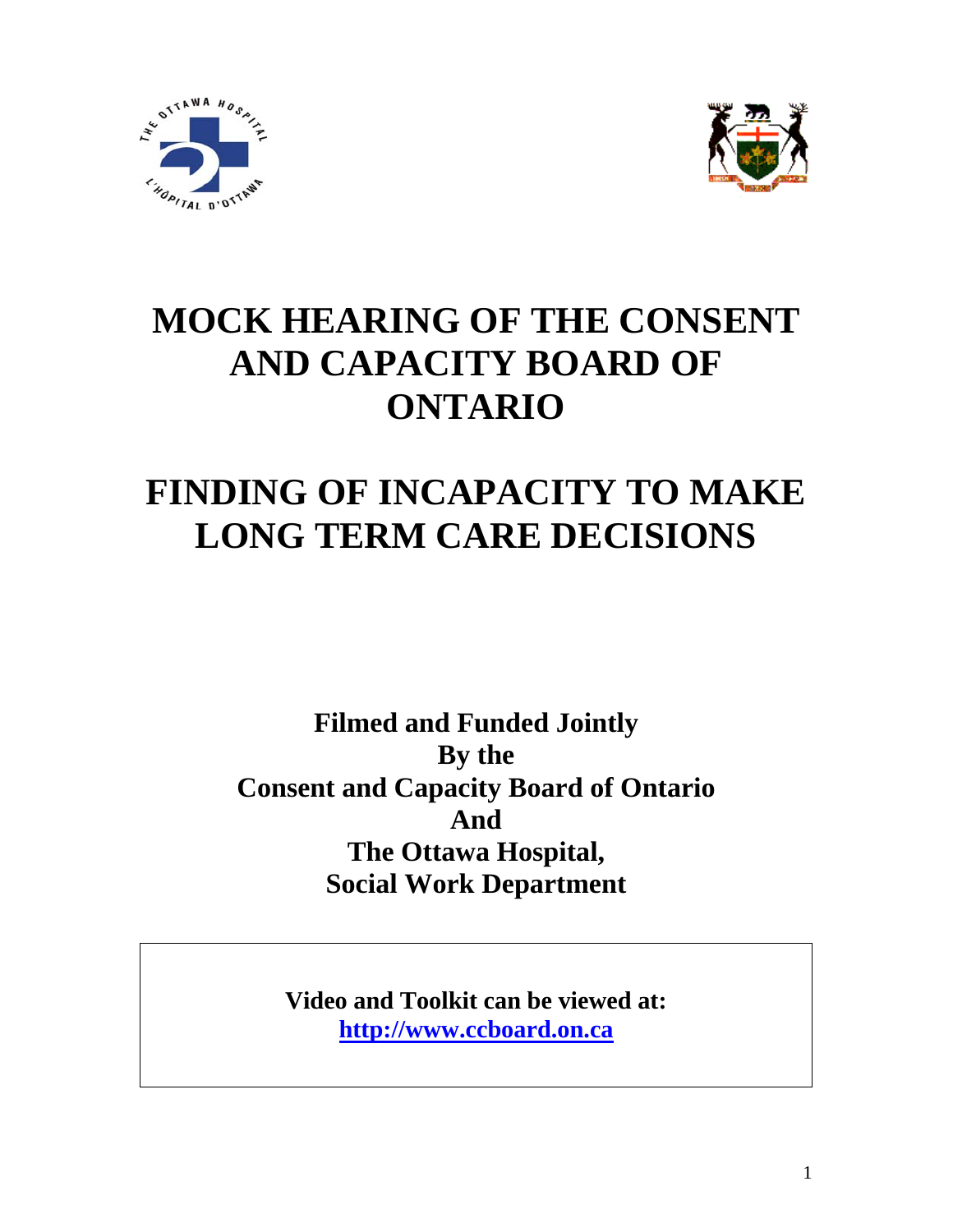# **Table of Contents**

| <b>Capacity Evaluation Form</b> |
|---------------------------------|
|                                 |
|                                 |
|                                 |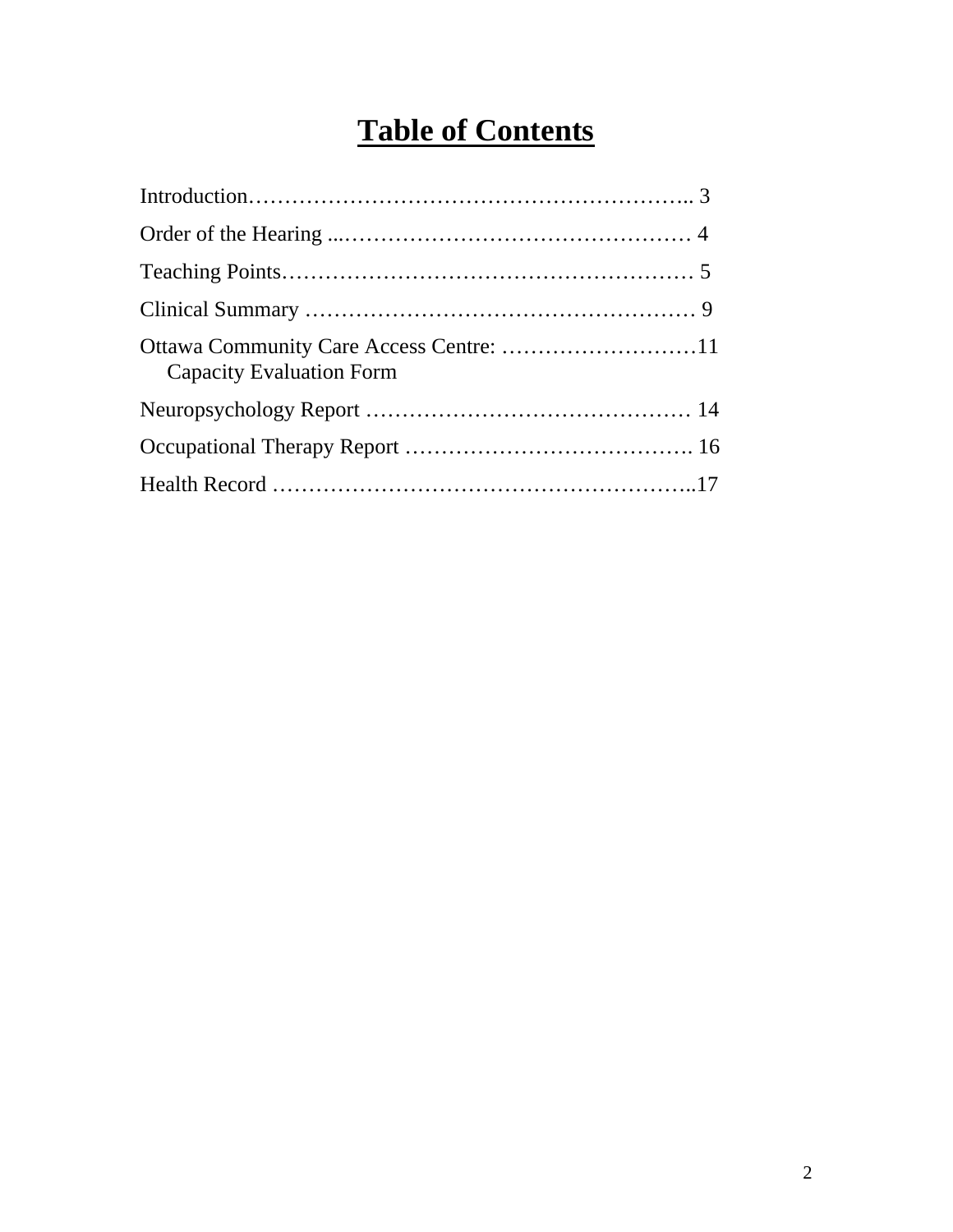# **Introduction**

professionals, physicians and Consent and Capacity Board members who are preparing to additional information on these procedures and on the process of preparing for a hearing. In the early summer of 2007 a video of a mock hearing of the Consent and Capacity Board was filmed jointly by social workers of The Ottawa Hospital and the Consent and Capacity Board (CCB) of Ontario. This video is intended to help educate health participate in a hearing held by the CCB. The video shows the process and procedures followed at all Board hearings. The documents that accompany the video will provide

decisions. The evaluator is a hospital based social worker but could be from any This video depicts a hearing of a finding of incapacity to make Long Term Care discipline with the authority to perform this type of capacity evaluation.

contains the mock documents submitted by the evaluator during the mock hearing. These mock documents are intended to give the viewer of the video examples of the type of To further prepare anyone presenting before the board and to make the video a more useful tool, a toolkit has been provided in addition to the video. This toolkit contains documents that we hope will further explain board procedures and practice. It also documentation that can be given into evidence.

hearing. The second document is a list of teaching points. This includes those discussed by the narrator in the video and other points that will help the viewer prepare for and participate in the hearing. This first document in the toolkit is the Order of the Hearing. All CCB hearings follow the same process. This document summarizes the steps that will be followed in the

# **ORDER OF THE HEARING**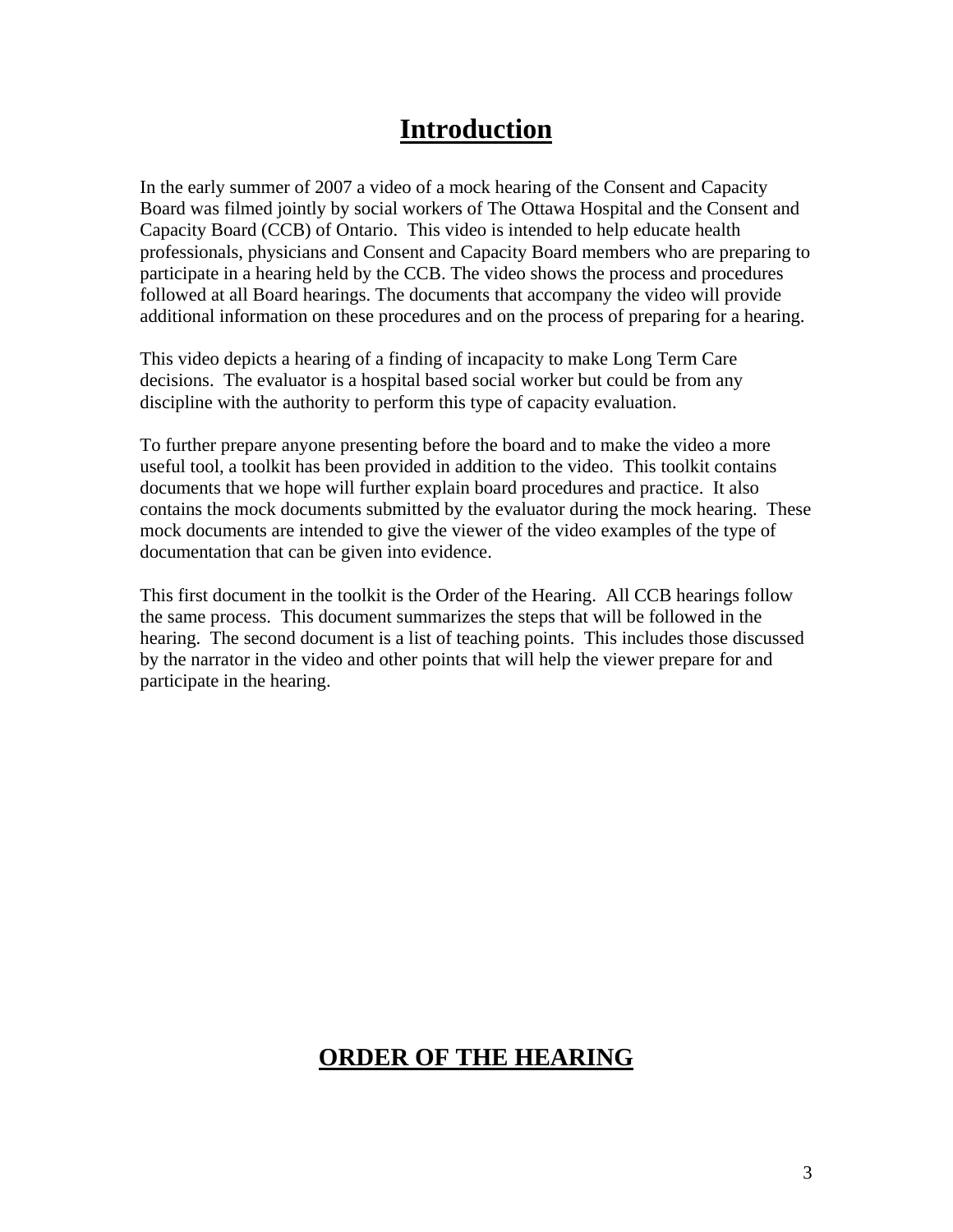### **PRELIMINARY MATTERS**

#### **Presiding Members Opening Remarks:**

- 1. Explains the purpose and nature of the hearing.
- 2. Introduces the parties to the hearing and board members.
- 3. Lists documents that were provided to the board as evidence.
- 4. Explains the process of the hearing.
- 5. Determine if the social worker (health practitioner) is the person who made the incapacity finding.
- The documents have not been completed properly and therefore the finding of incapacity is invalid. A request can be made to have all witnesses excluded from the hearing unless they are t estifying.) 6. Asks if there are any preliminary or procedural matters and deals with them. (i.e.

### **THE HEARING**

- 1. Evaluators present evidence first (i.e. introduce the patient, brief review of clinical summary, capacity evaluation)
- 2. Patient's lawyer may question the evaluator
- 3. Other parties to the hearing and board members may question evaluator
- 4. Evaluator calls and questions witnesses
- 5. Patient's lawyer questions evaluator's witnesses
- 6. Other parties to the hearing and board members may question evaluator's witnesses
- 7. Patient's lawyer calls and questions witnesses
- 8. Evaluator may question lawyer's witnesses
- 9. Other parties to the hearing and board members may question lawyer's witnesses

### **CLOSING SUBMISSIONS**

• Closing submissions are presented starting with the evaluator

### **CLOSING THE HEARING**

• Chairperson thanks everyone for attending and reminds them that the decision of the board will be faxed to them within 24 hours.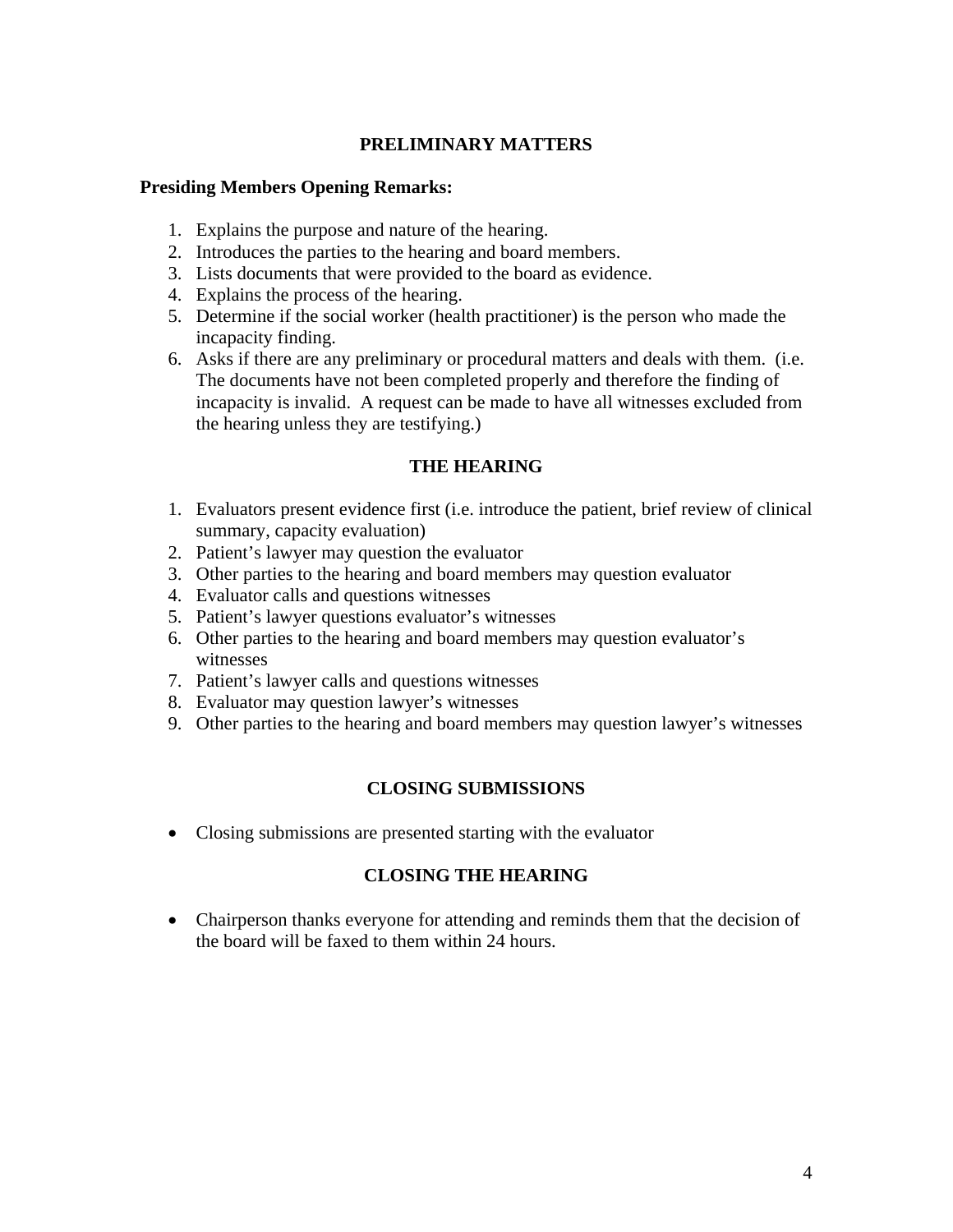# **TEACHING POINTS**

# **The Test for Capacity**

This test, as stated in the Health Care Consent Act, describes the nature of capacity. The evaluator must demonstrate that on the day of the hearing the client lacks these abilities and thus is incapable of making long term care decisions.

All CCB hearings are held to determine if the evaluators' finding of incapacity to make long term care decisions meets the test stated in the legislation. The test for a finding of incapacity to make long term care decisions is (Health Care Consent Act):

4. **[\(1\)](http://www.e-laws.gov.on.ca/DBLaws/Statutes/French/96h02_f.htm#4.(1)) A person is capable with respect to a treatment, admission to a care facility or a personal assistance service if the person is able to understand the information that is relevant to making a decision about the treatment, admission or personal assistance service, as the case may be, and able to appreciate the reasonably foreseeable consequences of a decision or lack of decision. 1996, c. 2, Sched. A, s. 4 (1)** 

This symbol indicates teaching points discussed by the narrator during the video.

### **Pre-hearing Teaching Points:**

P

- The Ontario Consent and Capacity Board will convene a Hearing within 7 days of receiving the application. The hearing takes place somewhere convenient to the parties, usually in a hospital, community centre, care facility or CCAC office, but sometimes at the home of the person found incapable.
- Rules govern who may attend a hearing and the individuals' role during the hearing. The board members, the court reporter and witnesses attend the hearing. The presiding member of the board (the lawyer member) may ask the witnesses to wait outside of the hearing room until they are called to give testimony. Those people who are entitled to attend the hearing are called "parties". They are (Health Care Consent Act):

50. [\(3\)](http://www.e-laws.gov.on.ca/DBLaws/Statutes/French/96h02_f.htm#50.(3)) The parties to the application are:

- 1. The person applying for the review (and their lawyer).
- 2. The evaluator.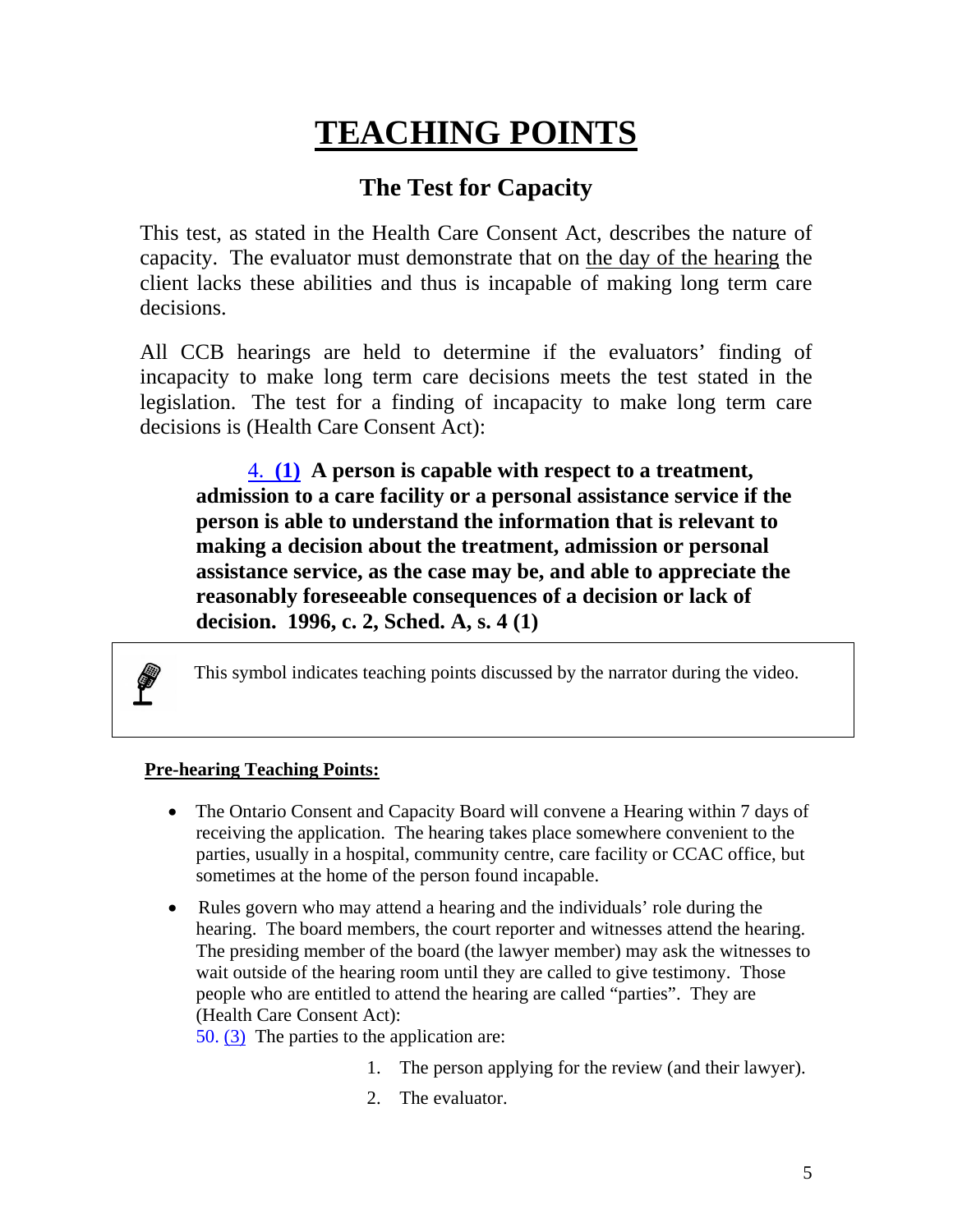- 3. The person responsible for authorizing admissions to the care facility (CCAC).
- 4. Any other person whom the Board specifies. 1996, c. 2, Sched. A, s. 50 (3).
- The board for this type of hearing often consists of one member. This person will be a lawyer. When a three person panel is present it consists of a psychiatrist member, a community member and the presiding member.
- It is the role of the presiding member who is always a lawyer to "Preside," which means controlling the Hearing. That includes describing the Hearing process at its beginning, ensuring the parties call and question witnesses in the right order, maintaining order, safety and security and ruling on evidentiary and procedural issues--after consulting with his or her fellow adjudicators where necessary. The presiding member will also sign and fax the Decision and write Reasons when requested.
- Each presiding member will conduct the opening process of a CCB hearing in a somewhat different fashion. This video intends to illustrate the best practice.
- Evaluators, all documents entered as exhibits at the hearing must be made available to the client or their lawyer before the hearing begins. It is best practice for the evaluator to provide copies of these documents to all Board Members and parties to the hearing at least 15 minutes before the hearing is scheduled to begin. The client's lawyer has the right to review all medical and other records without the client's consent.
- 
- It is the job of the client's lawyer to have the finding of incapacity reversed. The lawyer is following the client's instructions

### **The Evaluator:**

- A client must be informed that an evaluation of capacity to make long term care decisions is being made and the possible outcome of this evaluation. The evaluator must demonstrate during the hearing that the client was fully informed.
- When deciding how to conduct yourself at the hearing, what witnesses to call, what documents to submit, what questions to ask **remember the test** and use common sense. If you are wrong, the board will tell you. In this way you will learn more about how a hearing is conducted.
- (Best Practice) Evaluators, all documents entered as exhibits at the hearing must be made available to the client or their lawyer before the hearing begins. It is best practice for the evaluator to provide copies of these documents to all Board Members and parties to the hearing at least 15 minutes before the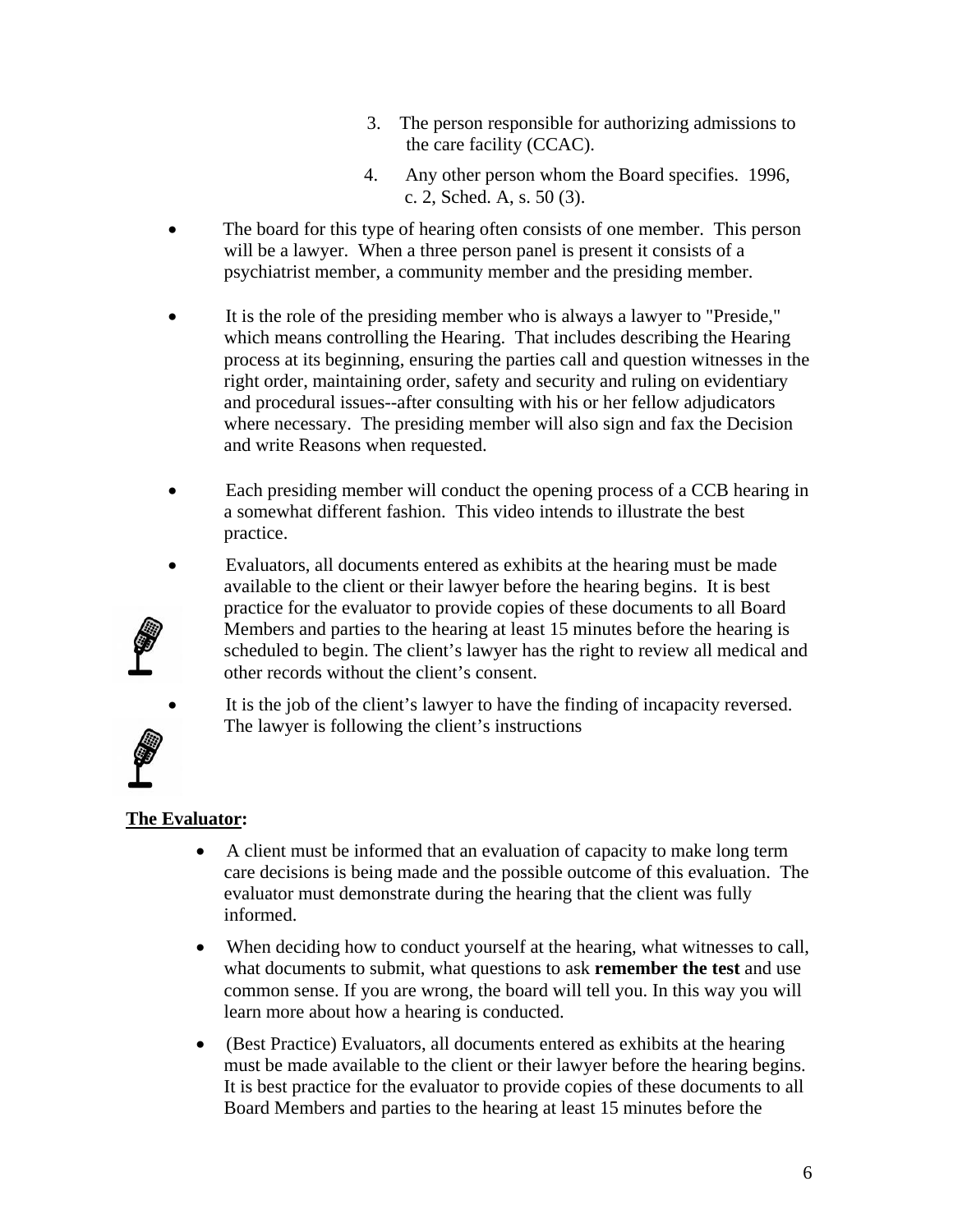hearing is scheduled to begin. The client's lawyer has the right to review all medical and other records without the client's consent.

- Be sure that the client's lawyer has a copy of the documents before the hearing begins or there will be delays.
- Documents submitted to the board can be anything that demonstrates that the test has been met. Examples of these documents include: assessment or capacity evaluation reports, notes from the clients chart, a family physician report or letter, reports and assessment from any health discipline, RAI, police report(s), letters from family, friends and neighbours.
- If a lawyer asks the evaluator for information about the client's case, in advance of the hearing, confirm that he/she is representing the client.
- The evaluator gives a brief introduction of the client. This will help orient the client to the hearing and assist the board in getting to know this client and their current situation. The evaluator refers to the clinical summary at this point in the hearing. Preparing a detailed clinical summary saves time and ensures that the evaluator will not miss any important evidence. It also decreases the possibility of affronting the client's dignity with oral evidence that may be offensive.
- 

• The evaluator's evidence is the first opportunity to demonstrate that the test for a finding of incapacity to make long term care decisions has been met. In the video the evaluator demonstrates that the test has been met by quoting from the reports of the Neuropsychologist and Occupational Therapist. **Know the legal definition of "capacity!!"**

- 
- After the evaluator gives evidence, the client's lawyer and the board may question the evaluator.
	- All board members may question anyone who testifies at the hearing.

### **Witnesses:**

- The evaluator may call witnesses to support the finding of incapacity to make long term care decisions but is not obliged to do this. The person/client seeking review or their lawyer can also choose to call witnesses. Many types of witnesses can be called: nurses, family members, friends, any type of health care provider, family physician, neighbours, etc.
- The evaluator may educate the witness about the CCB hearing process, the nature of the test and the need to provide facts over emotion. The evaluator may not tell the witness what answers to give, but can tell the witness what questions to expect.
- The witness can and should be asked to provide information about the nature of their relationship with the client. The witness may be asked the following

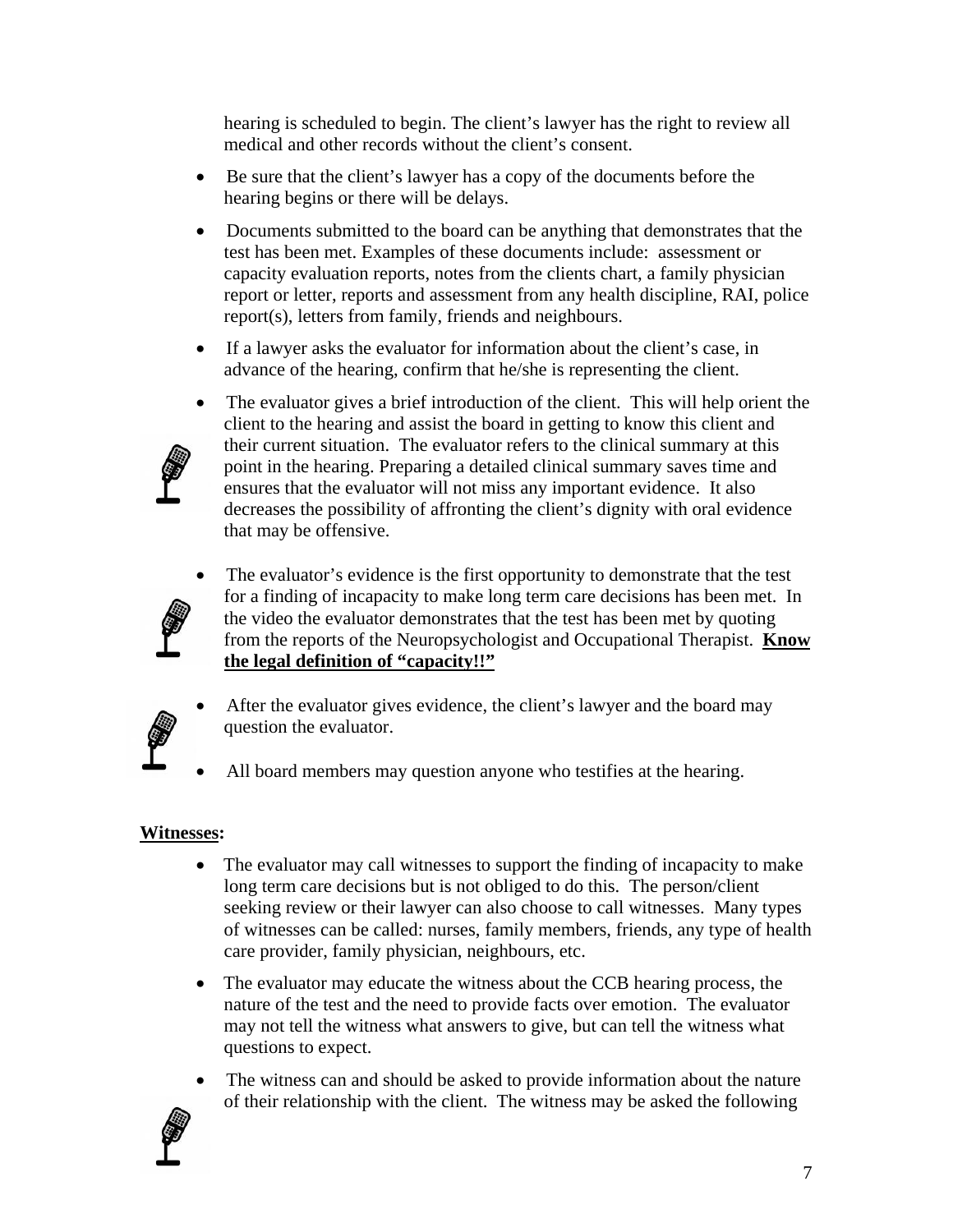questions. How long has the witness known the client? How do you know the client? What problems has the witness observed? When did the problem start and how often did it occur? The details of the problems are more relevant than the emotional impact of the problems. Witnesses who have an on-going relationship with the client may be very helpful in assisting the board to discern any relevant indicators of change during the interval between the assessment and the review of the finding of incapacity.

- Witnesses often find testifying at the hearing emotionally difficult. They worry about damaging their relationship with the client as they are asked to present information that the client can perceive as humiliating. Helping the witness to deal with their emotions prior to the hearing can be beneficial for the hearing and the witness.
- Hearsay evidence, information that is told to you by others, can be admitted but is of less weight than that offered by the person who has first hand knowledge of events.
- A witness must be sure to give all pertinent information when testifying, as this is the only opportunity to provide information. Encourage a witness to organize the information they wish to present prior to the hearing.
- The evaluator, the client (or their lawyer) or board members may cross examine any witness.

#### **Board Issues:**

- The hearing reporter must have access to a power outlet and for safety reasons should be seated away from the client.
- The hearing room should be selected and set up with everyone's safety in mind.
- For safety reasons the client should be seated so that they have easy access to the room exit.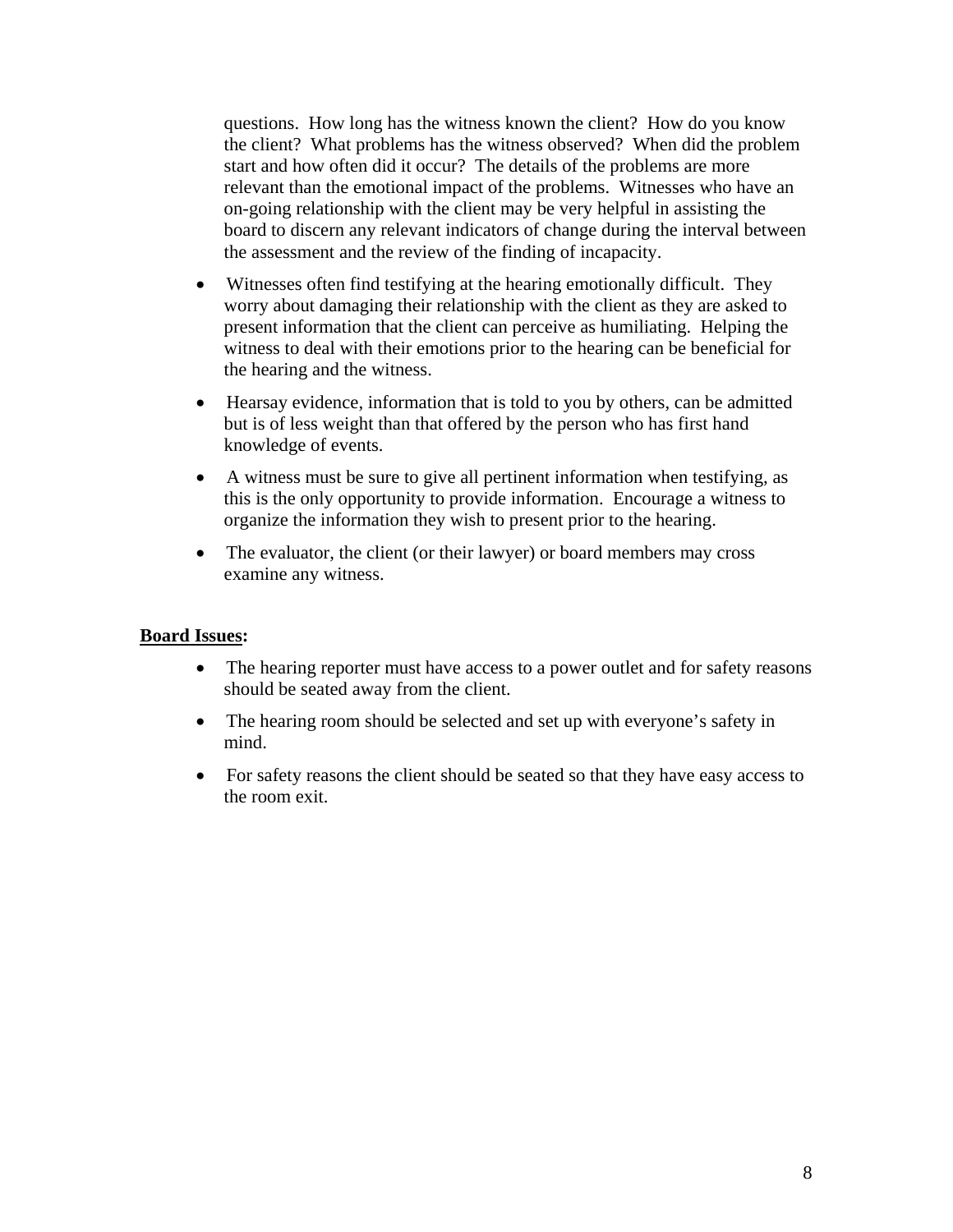## **Clinical Summary**

**Reason for Referral:** Mr. Edna Watson has been referred to social work on April 2, 2007 to assess her psychosocial situation and assist with discharge planning. Treatment team and patient's daughter have considerable concern about this patient's ability to return home and live independently.

**Source of Information:** Met with patient and her daughter, chart was reviewed and spoke with staff.

**Reason for Admission:** On April 1, 2007 she was brought to hospital after being found on the floor of her home by her daughter. Mrs. Watson had a cut on her temple where she hit her head but had no broken bones.

**Additional Presenting Problems:** During recent months, the patient's daughter (Mrs. Lucy Jones) has become more concerned about her mother's ability to live alone. Lucy has found a scorched pot in her mother's kitchen; medications spilled all over the kitchen floor; milk in the cupboard and sugar in the fridge. Lucy reports having received phone calls from her mother's neighbour reporting that she had found Mrs. Watson wandering outside. It happened twice in March and at least one other time in the month of February. Lucy believes that her mother could have frozen to death as she was only in her slippers and house coat. She further expresses her concern that there may have been other times that her mother wandered outside but that she is not sure if this neighbor has always reported these to her. Lucy reports that her mother's appetite has decreased and she seems weaker and less stable on her feet as there have been other falls. She'll often forget to use her walker although Lucy believes it is becoming quite clear that she needs it more and more. Lucy organized meals on wheels and sent a CCAC worker to help in the house but the pt. refused to let them in. Lucy also reports that she is becoming exhausted from providing care to her mother while looking after her own children. She does not believe that she will able to care for her mother in the future and that her mother cannot live alone any longer. However, when Lucy has discussed this with her mother Mrs. Watson has denied that she needs any help.

**Demographics/Cultural Information:** Pt. is a widowed 79 yr. old Caucasian woman who has lived in the same small bungalow for more than 20 years.

**Health Hx/Diagnosis:** Pt. has been diagnosed with early Alzheimer's, Arthritis, high blood pressure and Angina by her family physician. She also had a left hip replacement a year ago. The GP has prescribed medication to assist with some of these conditions.

**Family/Social Hx and Support:** Pt. has one daughter Mrs. Lucy Jones who is 52 years old and works full time for the federal government. She is a single mother with four children under the age of 16. Lucy visits before and after work to check on medication use, to prepare her evening meal, to paying her mother's bills and do her shopping.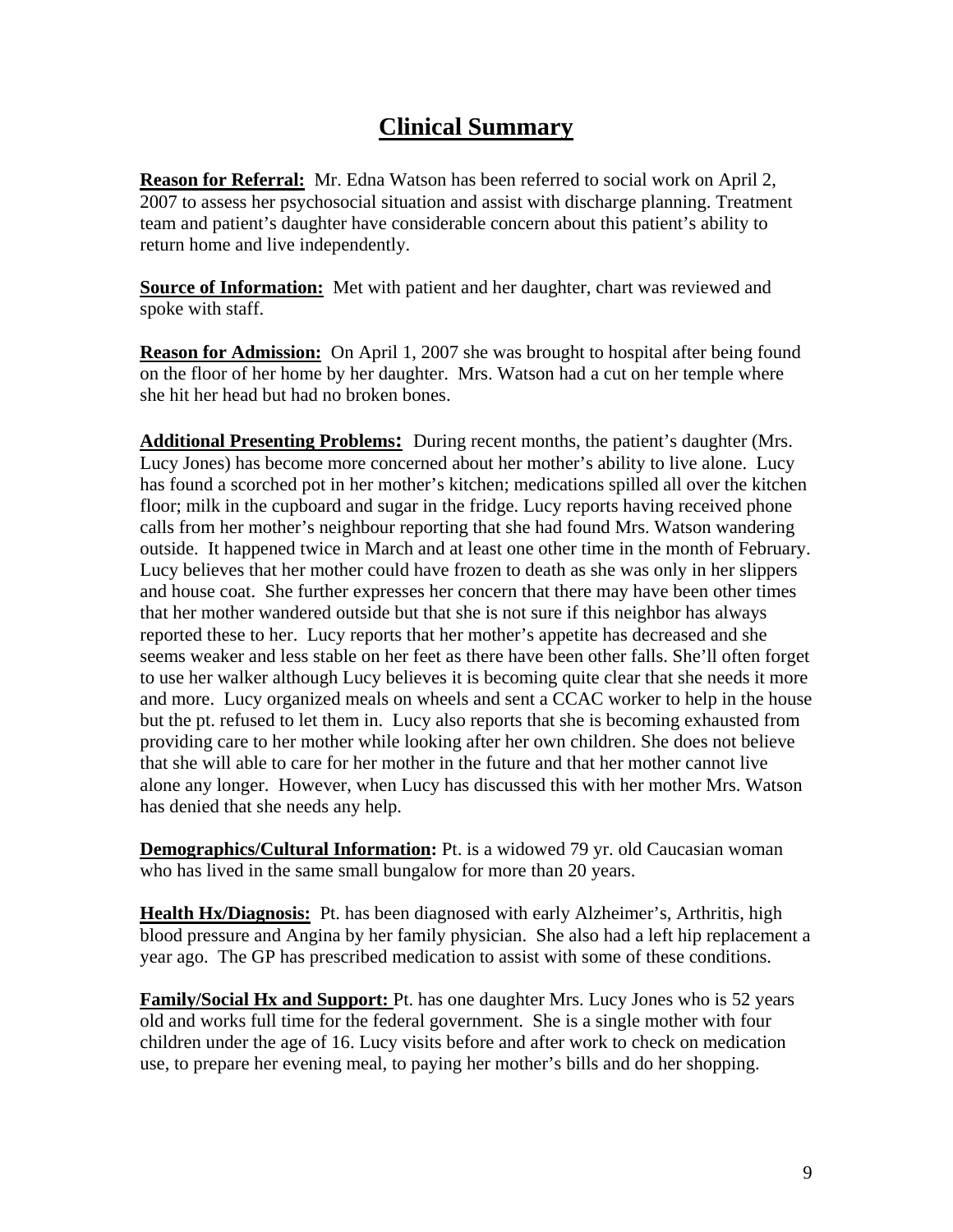**Education/Employment Hx:** Lucy reports that her mother completed high school and worked for many years as an executive secretary in the Federal Government prior to her retirement. I was told she was a very accomplished and effective worker. Following retirement, she remained quite active by participating in various volunteer and seniors organizations.She had many leisure activities and frequent outings on a regular basis until about 2 years ago when she started to reduce her involvement at various levels.

**Finances/Housing:** Prior to admission to hospital the pt. lived alone in a small bungalow that she has owned for the last 20 years. She shared this home with her husband until he died approximately 10 years ago following a heart attack. According to the daughter the house is not well maintained as her mother refused to allow workmen to enter the home during the last year.

The patient has an income of about \$3500 a month from a combination of pensions. However, the patient's daughter pays all of the bills and does all the shopping for or with her mother during the last 18 months. Lucy reports that bills were going unpaid until she began to supervise the finances.

### **Impression/Psychosocial Issues:**

- 1. Mrs. Lucy Jones (pt.'s daughter) appears to be experiencing caregiver burn out and is unable to provide the level of support required for Mrs. Watson to live at home.
- 2. Mrs. Watson appears to be unsafe to live in her own home as:
- she has been found wandering outside her home in the winter inappropriately dressed and unable to find her way home
- there are concerns about her safety in the kitchen
- she appears unable to manage her medication appropriately
- her memory appears to be declining as demonstrated by the inability to remember previous falls and to pay bills

3. Mrs. Watson lacks insight into the risks of returning home as she denies the existence of any of the above problems.

4. Recommend an OT and Neuropsychology assessment.

### **Discharge Plan:**

- 1. Provide Mrs. Watson with information about LTC.
- 2. Complete a capacity evaluation.
- 3. If found incapable, work with daughter to find suitable housing.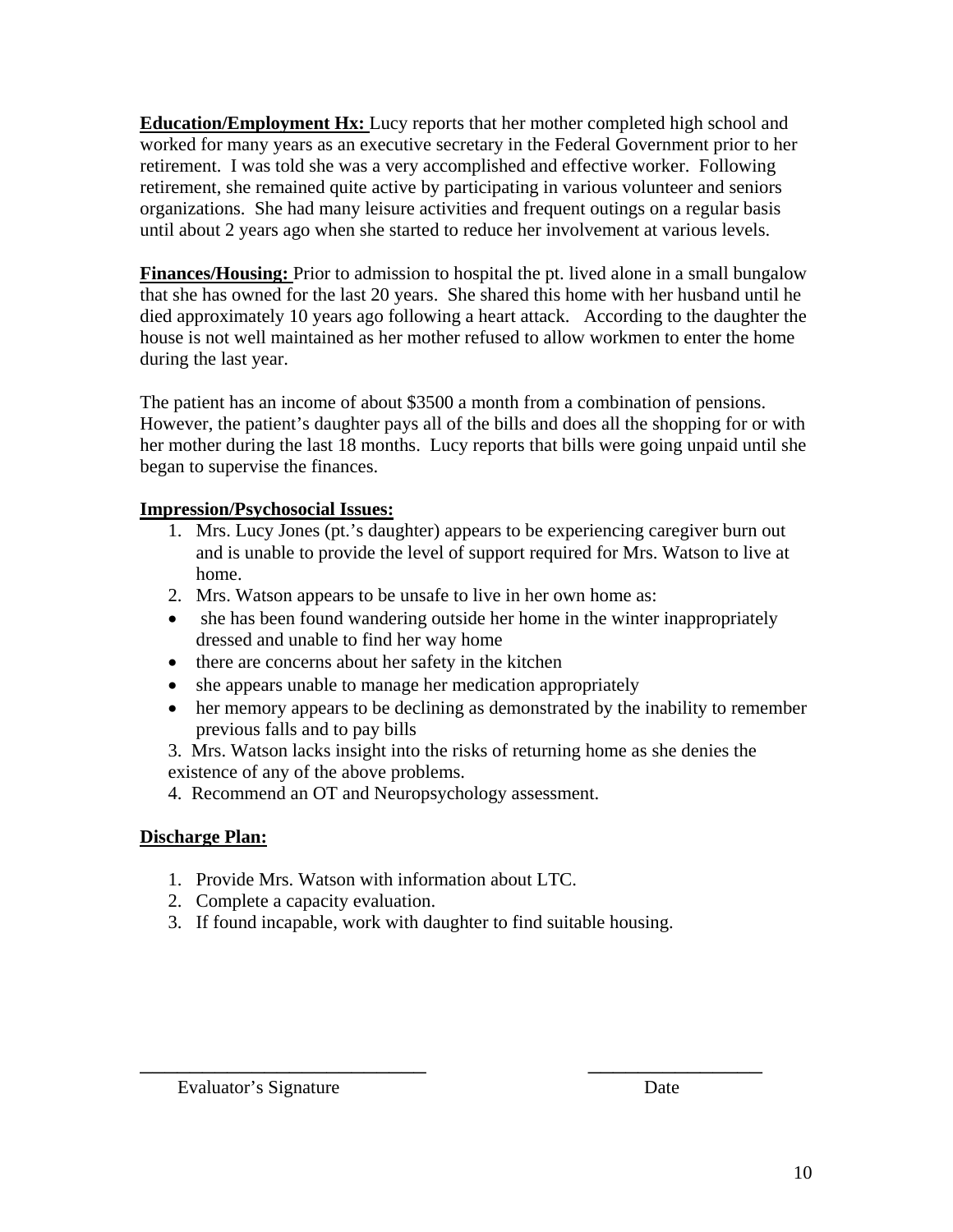## **OTTAWA COMMUNITY CARE ACCESS CENTRE Capacity Evaluation Form**

**Name:** *Edna Watson* **D.O.B:** *21 – 01 – 1927* 

**1. What problems are you having right now (Does client understand his/her condition) e.g. Tell me how well you are managing at present? Do you have any medical conditions that are making it hard to care for yourself at home?** 

#### **Mrs. Watson, do you know why you came into the hospital and what your medical problems are?**

"*I had an accident and fell down at home, so they say. My daughter brought me to the hospital. I know I had a cut on the side of my head. I must have tripped."* 

### **Do you remember having tripped and falling?**

*"Not really, but I believe my daughter and I know I had a cut"*.

**Do you remember having fallen in your home at any other times?** 

*"Not that I can remember. I don't think so."* 

**Your daughter tells me that neighbors have found you outside your home and unable to find your way back home. Did this occur?** 

*"This has never happened; that's a lie. I know how to get home."* 

**Your daughter has also reported to me that on one occasion she has found a scorched pot in your kitchen and sometimes milk in the cupboard and sugar in your fridge. Has this happened?** 

*"I'm a good cook and have prepared meals all my life."* 

**Are you aware of having any medical problems?** 

*"Not that I can think of. My health is fine. I just tripped and fell."* 

**2. Can you think of any other way of looking after your condition/problem (Does client understand his/her condition/problem)?** 

**Can you think of any other way of looking after yourself where you would be safer?**  *"I don't need other ways of looking after myself. I look after myself at home. I had an accident and I fell; it happens."* 

### **Do you make use of your walker at home?**

"*I use it sometimes but I don't need it that much."* 

*3.* **How do you think admission to a nursing home of home f or the aged could help with your condition (Does client appreciate the foreseeable consequences of his/her admission or not)? E.g. What kind of things will they do for you in a**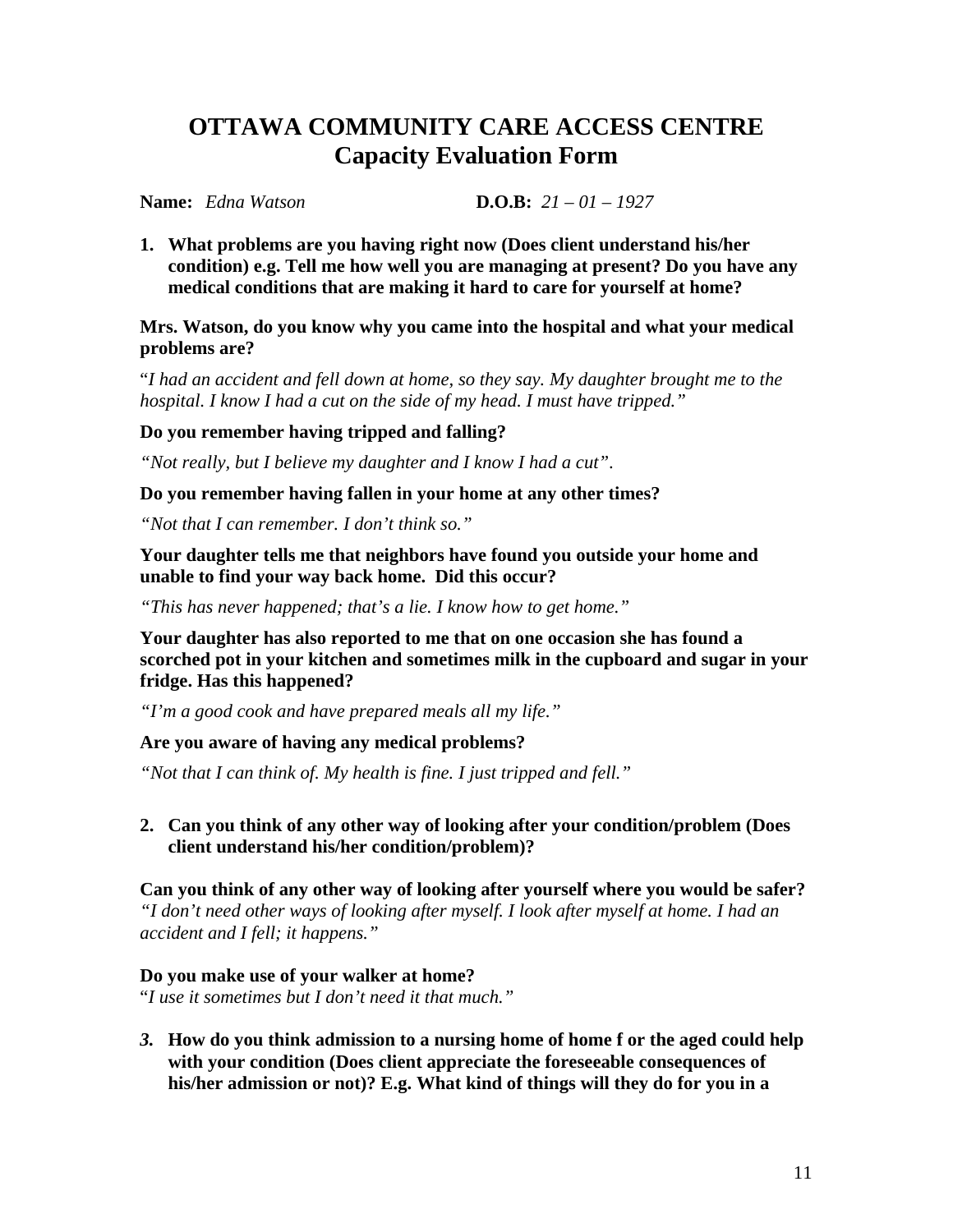**nursing home? Will you get your meals provided? Will your family and friends be able to visit whenever they want?**

**Do you think going into a nursing home would help keep you safer?**  *"Why would I need a nursing home? I look after myself in my own home."* 

### **Do you find you have difficulty looking after yourself at home?**

*I do just fine, thank you."* 

*4.* **What could happen if you choose not to live in a nursing home or home for the aged (Does client appreciate the foreseeable consequences of his/her admission or not)? E.g. What kind of problem might you encounter if you choose not to go into a nursing home? Is that likely to happen? What if your caregiver is no longer able to prepare your meals or oversee your health care/medications?**

**What kind of problems do you think you will have if you choose to continue to live at home?** 

"I don't expect to have any problems living at home. I can look after myself; I always have."

*5.* **What could happen to you if you choose to live in a nursing home or home for the aged (Does client appreciate the foreseeable consequences of his/her admission or not)? E.g. If you did decide to go into a nursing home, how would you go about finding the one suited to your need? At what point would you consider it time to go into a nursing home?**

**What do you think it would be like for you to live in a nursing home?**  *"I don't want to live in a nursing home. I just want to go home."* 

### **Finding**



**Comments:** *Based on my assessment, the daughter's report & assessments by Neuropsychology and O.T., I conclude that Mrs. Watson lacks the ability to appreciate the risks to her health and the consequences of refusing consent to admission to a care facility.*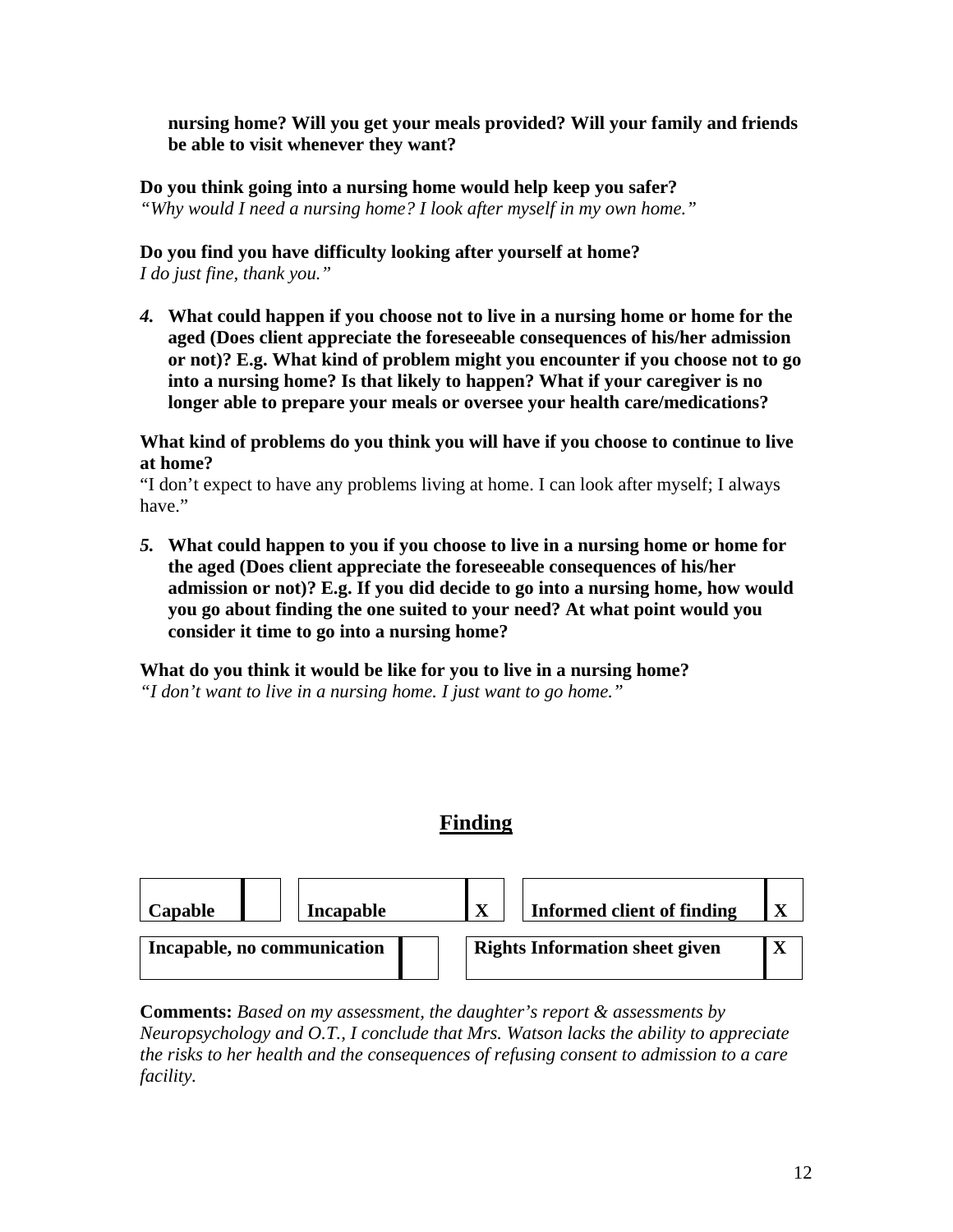**Client's Response to Finding of Incapacity:**

**Mrs. Watson. Based on your answers to my questions I conclude that you are not capable of appreciating the safety risks when living at home alone and therefore also do not appreciate the consequences of refusing to consent to admission into a nursing home. I will need to ask your daughter to make the decision for your admission into a nursing home. Of course, you have the right to not agree with my evaluation.** 

*"I don't agree with you. I don't need a nursing home and my daughter is not going to put me in one."* 

**Since you don't agree with my evaluation you have the right to apply to the Consent and Capacity Board, which is a review board that will re-examine your situation to either confirm or overturn my finding. Would you like me to help you complete and file an application to the Consent and Capacity Board?** 

**"***I'm not going to a nursing home."* 

**I'll help you make an application.** 

**Evaluator Name:** *Mark Preston* **Professional status:** *Social Worker*  **Signature of evaluator:** *Mark Preston* **Date:** *April 10<sup>th</sup>, 2007*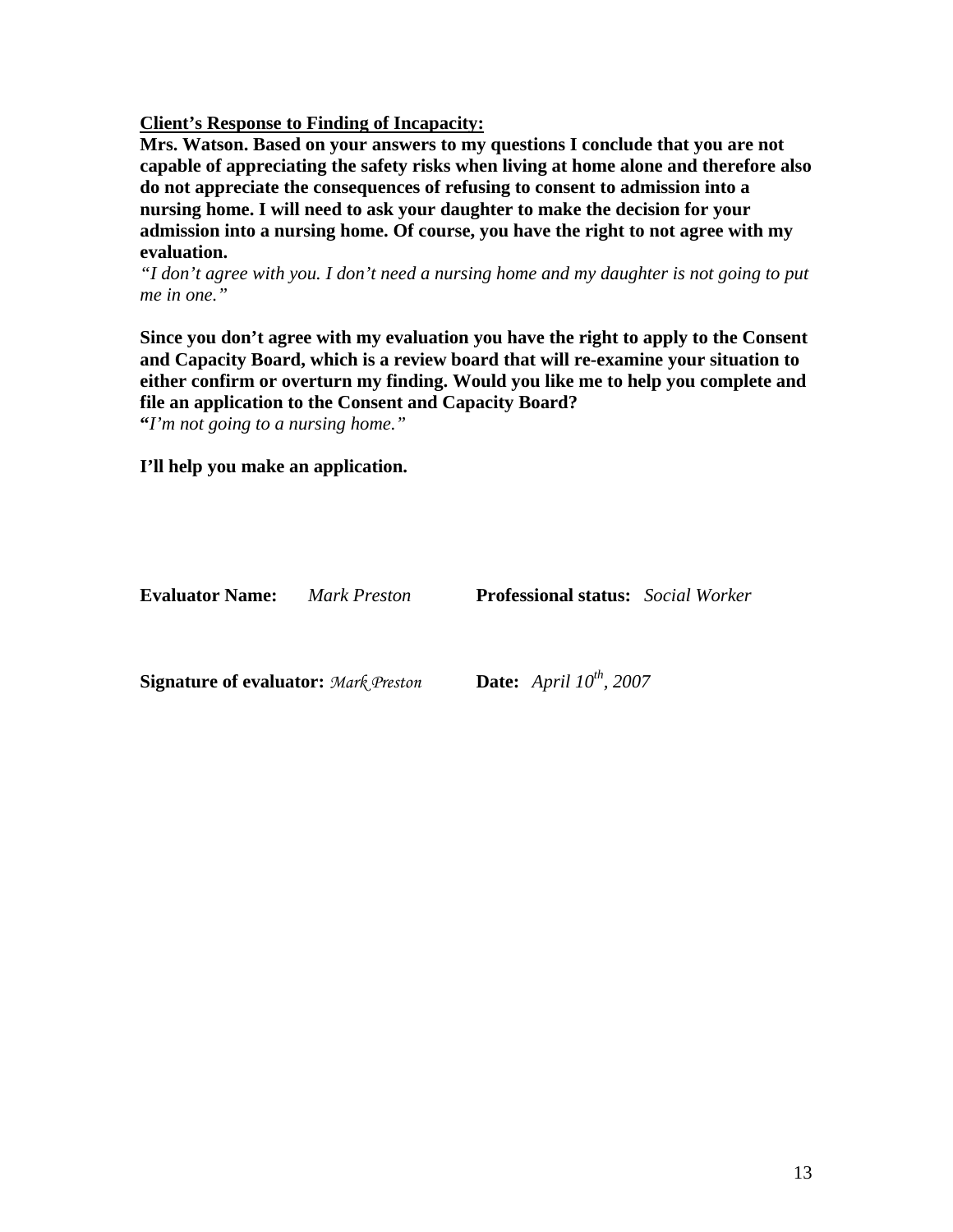## **CCB Hearing: Neuropsychology Report**

#### **Neuropsychologist: Dr. Francine F-A. Sarazin, C.Psych**.

I saw Mrs. Watson for a neuropsychological assessment which is an examination of various cognitive functions. These typically include attention and concentration, expressive and receptive language, memory and learning, visuospatial skills, reasoning, judgment, problem solving and executive functions (e.g. planning, organization, anticipation). When interpreting the results of these assessments, the examinee's scores are always compared to peers of similar age and education.

I understand from Mrs. Watson and her daughter that Mrs. Watson completed high school and her longest occupation was that of an executive secretary in the Federal Government until she retired. I was told she was a very accomplished and effective worker. Following retirement, she remained quite active by participating in various volunteer and seniors organizations. She had many leisure activities and frequent outings on a regular basis until a few years ago when she started to reduce her involvement at various levels. A further decline in activities became apparent after she sustained a fall and had to undergo hip replacement.

During the assessment, Mrs. Watson proved to be an alert and engaging individual who appeared to be eager to do well on testing. In her opinion, she had no decline in higher mental functions other than those expected on the basis of normal aging. Her basic attention skills were intact as she had no difficulty following a conversation or simple test directives. However, deficits became apparent with more complex tasks requiring mental manipulations or divided attention (e.g. she would lose mental set). Her expressive speech was featured some word finding difficulty in casual conversation but a more severe difficulty was noted on formal measures of naming or word fluency. Short-term memory was diminished as evidenced by difficulty recalling simple information within a few minutes, her repetitiveness during the assessment, the need for repeated instructions, and the fact that she was disoriented to time. Even with repetition, she had difficulty learning new information. She could not recall having seen me a few hours earlier that day. When I asked her about her current usual activities, she described her lifestyle dating back to the time before her hip replacement. Other areas of cognitive decline included reduced abstract thinking, difficulty with solving simple financial transactions, reduced visuospatial abilities with inattention to details, and diminished judgment when having to state what she would do in various emergency type situations.

In summary, the present neuropsychological profile depicted a diffuse deterioration in higher mental functions which cannot be explained on the basis of normal aging and warrants a diagnosis of dementia. Given the pattern of results and Mrs. Watson's medical history, she likely has a mixture of early Alzheimer Disease together with cognitive changes secondary to vascular risk factors and diseases (e.g. hypertension, diabetes, coronary artery disease). Finally, Mrs. Watson has no insight into her cognitive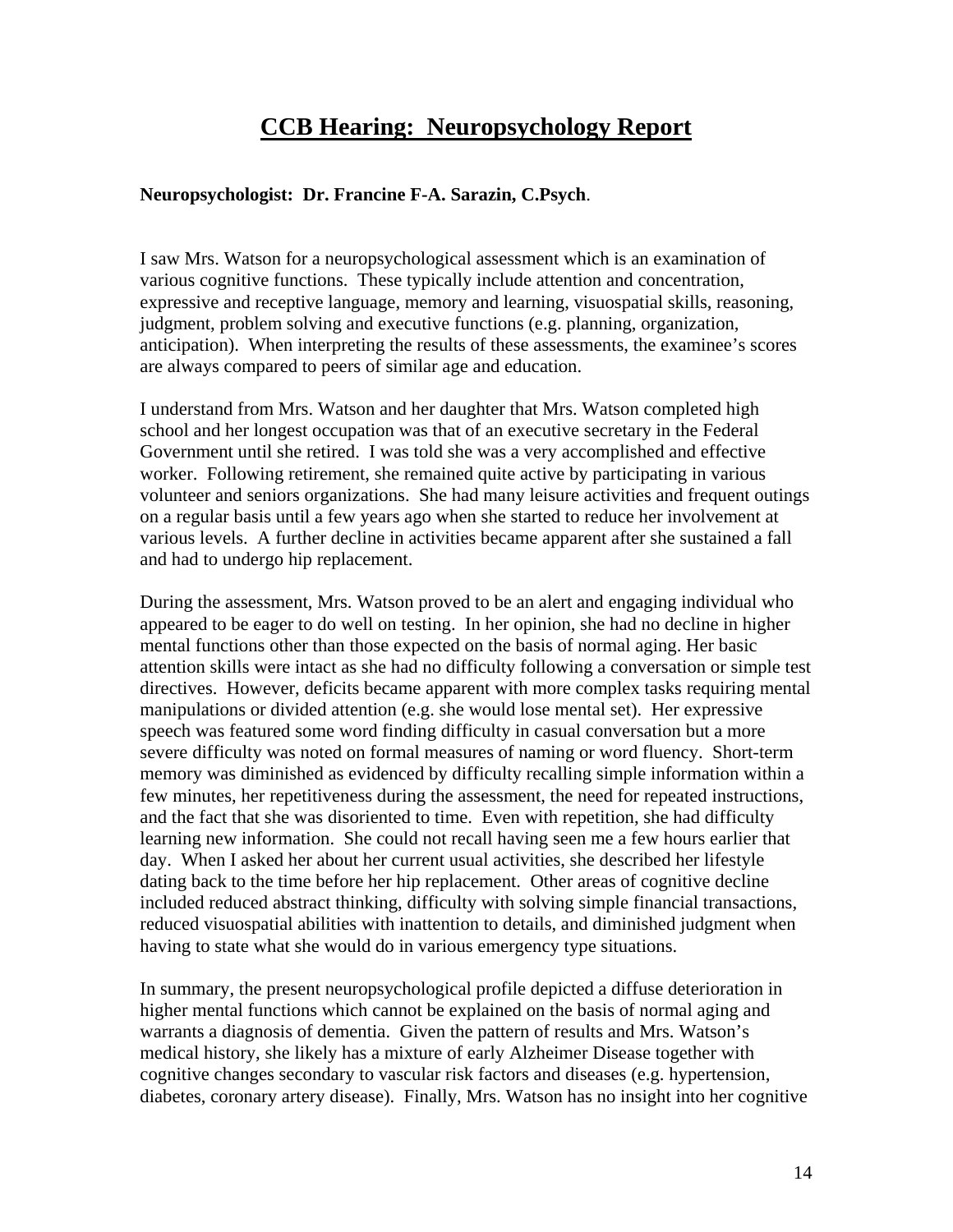deficits. Even after being informed of these results, she minimized the significance of these and their implication with respect to her safety in living alone. In my clinical opinion, on the basis of Mrs. Watson cognitive decline, she has lost the ability to understand the current circumstances of her cognitive status and functional needs, and his not able to appreciate the potential consequences of her desire to return to independent living.

Date: April 12, 2007

Dr. Francine F-A. Sarazin, C.Psych.

\_\_\_\_\_\_\_\_\_\_\_\_\_\_\_\_\_\_\_\_\_\_\_\_\_\_\_\_\_\_\_\_\_\_\_\_\_\_\_\_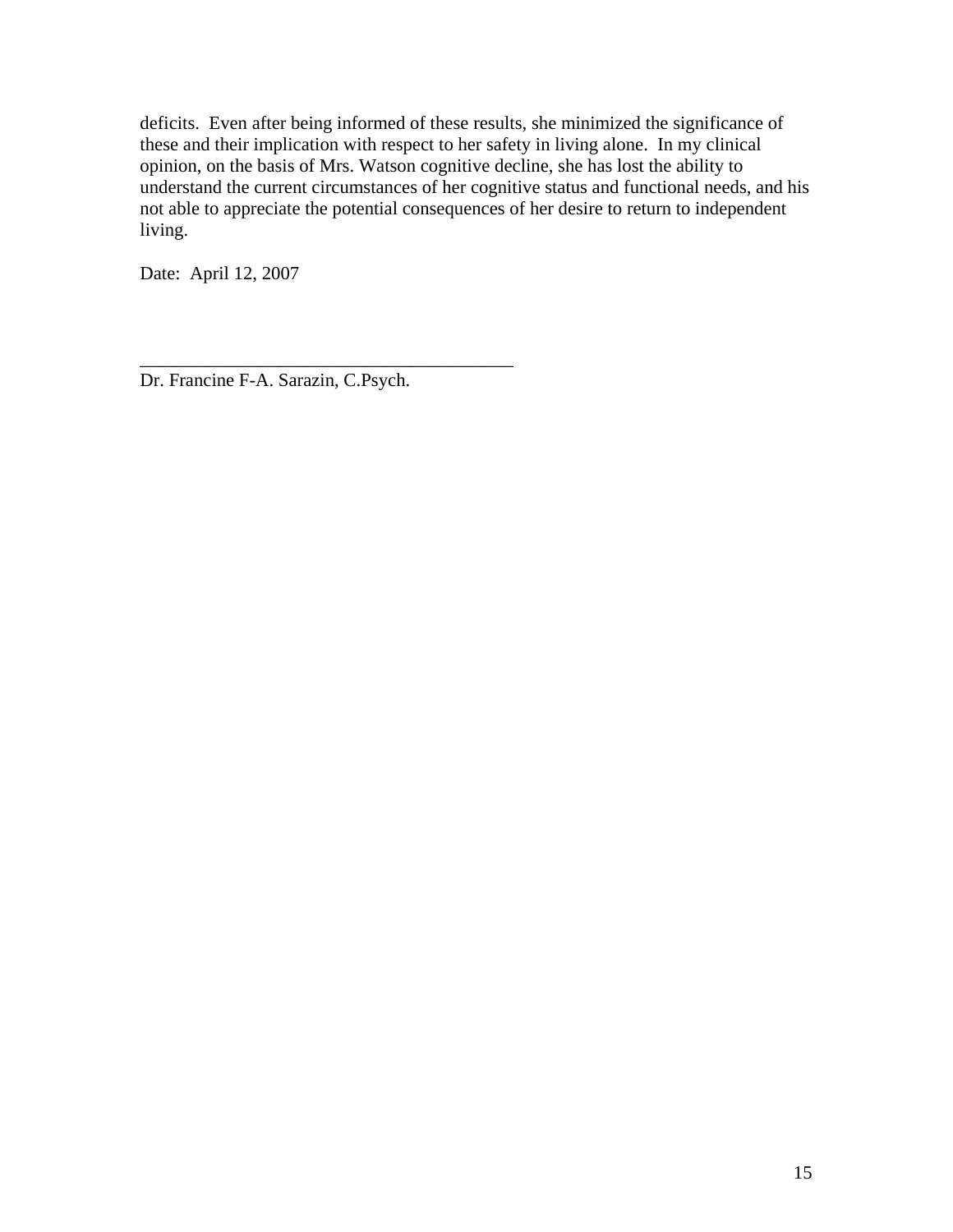## **Mock Hearing Occupational Therapy Report**

As an Occupational Therapist, I was asked to see Mrs. Watson to assess her safety and ability to live alone in her own home.

As part of my assessment I met with her to discuss her home situation. At the time, Mrs. Watson could tell me that she lived in a bungalow but could not state her home address. She did not remember the events leading to her hospital admission, could not give any information regarding her medication and denied any trouble with her memory. Overall she claimed that she would be able to manage her own self care as well as other tasks such as meal preparation and grocery shopping without any difficulty once she returned home. When asked, she did not anticipate any difficulties walking to the grocery store and carrying items home with her walker.

The following day I assessed Mrs. Watson in the OT kitchen, where after a thorough orientation of the kitchen she was asked to prepare three items (egg, toast and coffee). She did not recognize me nor remember our conversation of the previous day, but did agree to the assessment. Throughout the assessment, she required reminders on where to find items and what was asked of her to prepare. On one occasion Mrs. Watson was looking for the milk in the cupboard and needed direction to locate the fridge. She had difficulty managing the controls of the stove and at one point had two empty burners on and in the end forgot to turn one of the burners off. She needed repeated reminders to use her walker and was unstable on her feet without it.

At the end of the assessment she was asked how she felt she managed the task and how she thought she would be able to manage at home. Mrs. Watson replied that she was a good cook and did not anticipate any concerns or difficulty in her ability to manage in or outside of her home. When asked about the need for her to use a walker on a regular basis she stated that she really didn't need one.

Overall I find Mrs. Watson does not understand her current limitations and need for assistance nor does she appreciate the risk associated with returning to live home alone.

Date: April 13, 2007

\_\_\_\_\_\_\_\_\_\_\_\_\_\_\_\_\_\_\_\_\_\_\_\_\_\_\_\_\_\_\_\_ Gina Doré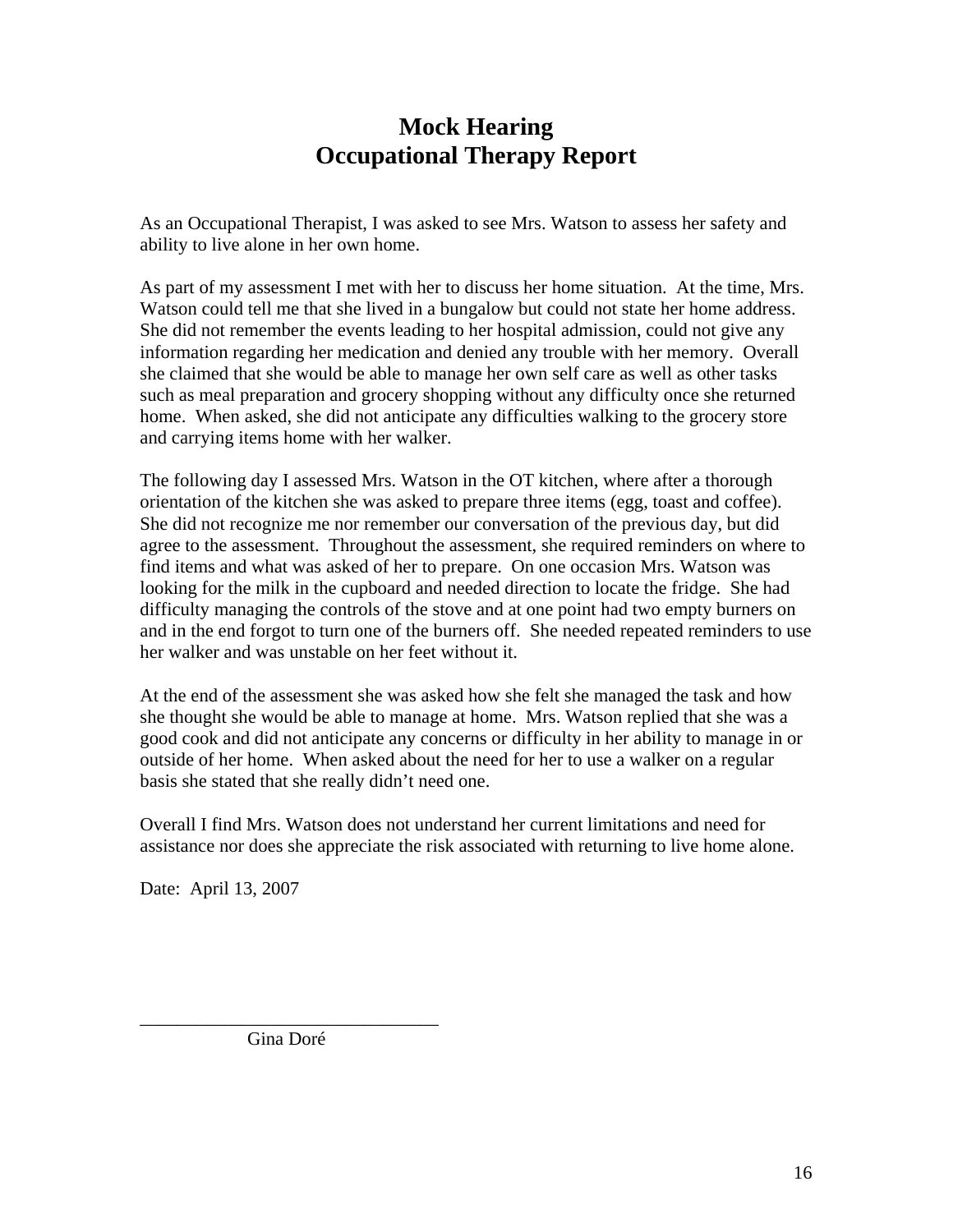# **Health Report / Rapport médical**

| Last name/Nom de famille   | Address/Adresse        |
|----------------------------|------------------------|
| <b>WATSON</b>              | 16 Magician Ave.       |
| Given name/Prénom          | City/Town/Ville        |
| Edna                       | Ottawa                 |
| Health No./Carte santé no. | Province & Postal Code |
| 555 324 2895               | Ontario, M7S 3B2       |

#### **Medical Diagnosis/Diagnostic medical**

Diagnosis and date of onset:/Trouble diagnostiquées et date d'apparition:

- Fall at home (April 1st / 07): small cut near right temple.

| Diagnosis discussed with applicant/                       | Yes |
|-----------------------------------------------------------|-----|
| Diagnostic discuté avec le/la patient(e)                  |     |
|                                                           |     |
| Diagnosis discussed with family with applicant's consent/ | Yes |

### **History/Antécédens**

- Dementia

Diagnostic discuté avec la famille

- Angina
- HTN
- Left hip replacement about 1 year ago
- Arthritis

List any drug sensitivities, allergies, addictions/Énumérez toute sensibilité à certains médicaments

### **NKDA**

Present condition/État actuel

### Stable

Last chest X-ray/Derniére radiographie pulmunaire:

N/A